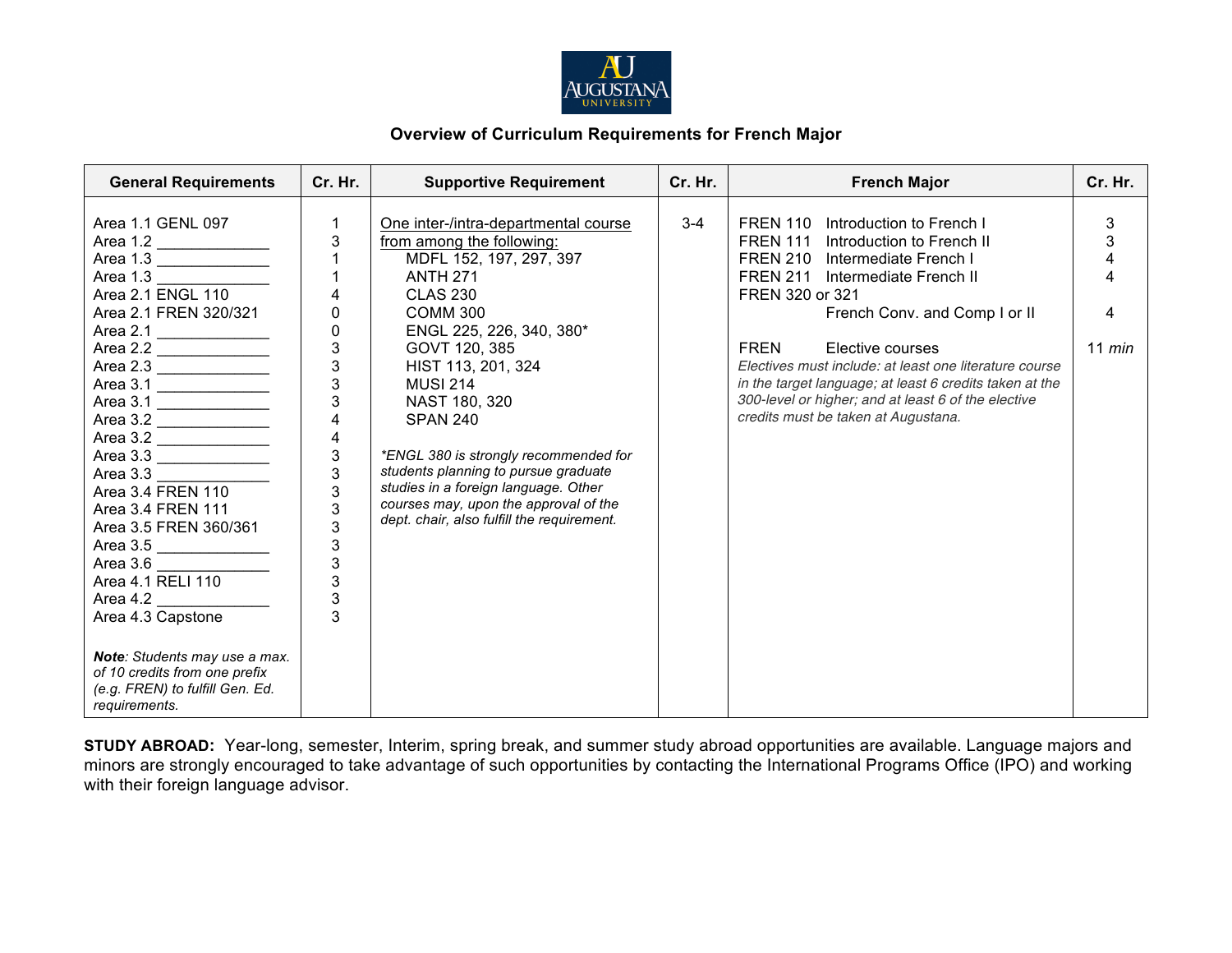## **AUGUSTANA UNIVERSITY – FRENCH SAMPLE PLAN OF STUDY A (NO OR INTRODUCTORY PLACEMENT)**

*Intended for students who place into Intro. to French 1 (FREN 110) or who have no prior background in French.*

| <b>FRESHMAN</b><br>establishing foundations                                                                                                                                                    | <b>SOPHOMORE</b><br>developing skills                                                                                                                                                     | <b>JUNIOR</b><br>gaining proficiency                                                                                                                                                                                                                                                            | <b>SENIOR</b><br>exploring cultures and literatures                                                                                                                                                                                                                                                                                                  |
|------------------------------------------------------------------------------------------------------------------------------------------------------------------------------------------------|-------------------------------------------------------------------------------------------------------------------------------------------------------------------------------------------|-------------------------------------------------------------------------------------------------------------------------------------------------------------------------------------------------------------------------------------------------------------------------------------------------|------------------------------------------------------------------------------------------------------------------------------------------------------------------------------------------------------------------------------------------------------------------------------------------------------------------------------------------------------|
| <b>Fall Semester</b><br><b>FREN 110*</b><br>3 cr.<br><b>GENL 097</b><br>1 cr.<br>ENGL 110 (or spring sem.)<br>4 cr.<br><b>Cr.</b><br>$\mathsf{cr}$ .<br><b>TOTAL</b><br>$\mathsf{cr}$ .        | <b>Fall Semester</b><br><b>FREN 210</b><br>4 cr.<br>RELI 110 (or spring sem.)<br>3 cr.<br>cr.<br>$\rule{1em}{0.15mm}$ cr.<br>$\boxed{\phantom{1}}$ cr.<br><b>TOTAL</b><br>$\mathsf{cr}$ . | <b>Fall Semester</b><br><b>FREN</b> elective<br>$\frac{1}{\sqrt{1-\frac{1}{2}}}\text{cr.}$<br>$\rule{1em}{0.15mm}$ cr.<br>$\frac{1}{\sqrt{1-\frac{1}{2}}}\text{cr.}$<br><u> 1989 - Johann Barnett, fransk politiker (</u><br>$\frac{cr}{cr}$ cr.<br><b>TOTAL</b><br>$\overline{\mathbf{C}}$ cr. | <b>Fall Semester</b><br>optional semester abroad<br><b>FREN</b> elective<br>cr.<br>cr.<br>$\mathcal{L}(\mathcal{L})$<br>$\frac{1}{\sqrt{1-\frac{1}{c}}}$ cr.<br><u> Alexandria de la conte</u><br><b>TOTAL</b><br>cr.                                                                                                                                |
| <b>Interim</b><br>cr.<br><i><b>*FREN 110 is also offered some</b></i><br><i>Interims</i>                                                                                                       | Interim<br>cr.<br>optional inter-/ intra-dept. course                                                                                                                                     | Interim<br>cr.<br>optional inter-/ intra-dept. course                                                                                                                                                                                                                                           | Interim<br>cr.<br>optional inter-/ intra-dept. course                                                                                                                                                                                                                                                                                                |
| <b>Spring Semester</b><br><b>FREN 111</b><br>3 cr.<br>(ENGL 110)<br>$(4)$ cr.<br>$\rule{1em}{0.15mm}$ cr.<br>$\frac{1}{\sqrt{1-\frac{1}{2}}}\text{cr.}$<br>$\overline{\phantom{a}}$ cr.<br>cr. | <b>Spring Semester</b><br><b>FREN 211</b><br>4 cr.<br>(RELI 110)<br>$(3)$ cr.<br>$\equiv$ cr.<br>$\overline{\phantom{a}}$ cr.<br>$\frac{1}{\sqrt{1-\frac{1}{2}}}\text{cr.}$<br>cr.        | <b>Spring Semester</b><br>optional semester abroad<br><b>FREN</b> elective<br>cr.<br>$\frac{1}{\sqrt{1-\frac{1}{2}}}\text{cr.}$<br>$\frac{1}{\sqrt{1-\frac{1}{2}}}\text{cr.}$<br>$\frac{1}{\sqrt{1-\frac{1}{2}}}\text{cr.}$<br><u> Alexandria de la conte</u><br>cr.                            | <b>Spring Semester</b><br><b>FREN</b> elective<br>cr.<br>$\begin{array}{c}\n\hline\n\end{array}\n\qquad \text{or.}\n\begin{array}{c}\n\hline\n\end{array}\n\text{or.}$<br><u> 1989 - Johann Barn, mars and de Branch Barn, mars and de Branch Barn, mars and de Branch Barn, mars and de Br</u><br><u> Alexandria de la conte</u><br>$\mathsf{cr}$ . |
| <b>TOTAL</b><br>$\frac{1}{\sqrt{1-\frac{1}{2}}}\text{cr.}$                                                                                                                                     | <b>TOTAL</b><br>cr.                                                                                                                                                                       | <b>TOTAL</b><br>$\overline{\phantom{a}}$ cr.                                                                                                                                                                                                                                                    | <b>TOTAL</b><br>cr.                                                                                                                                                                                                                                                                                                                                  |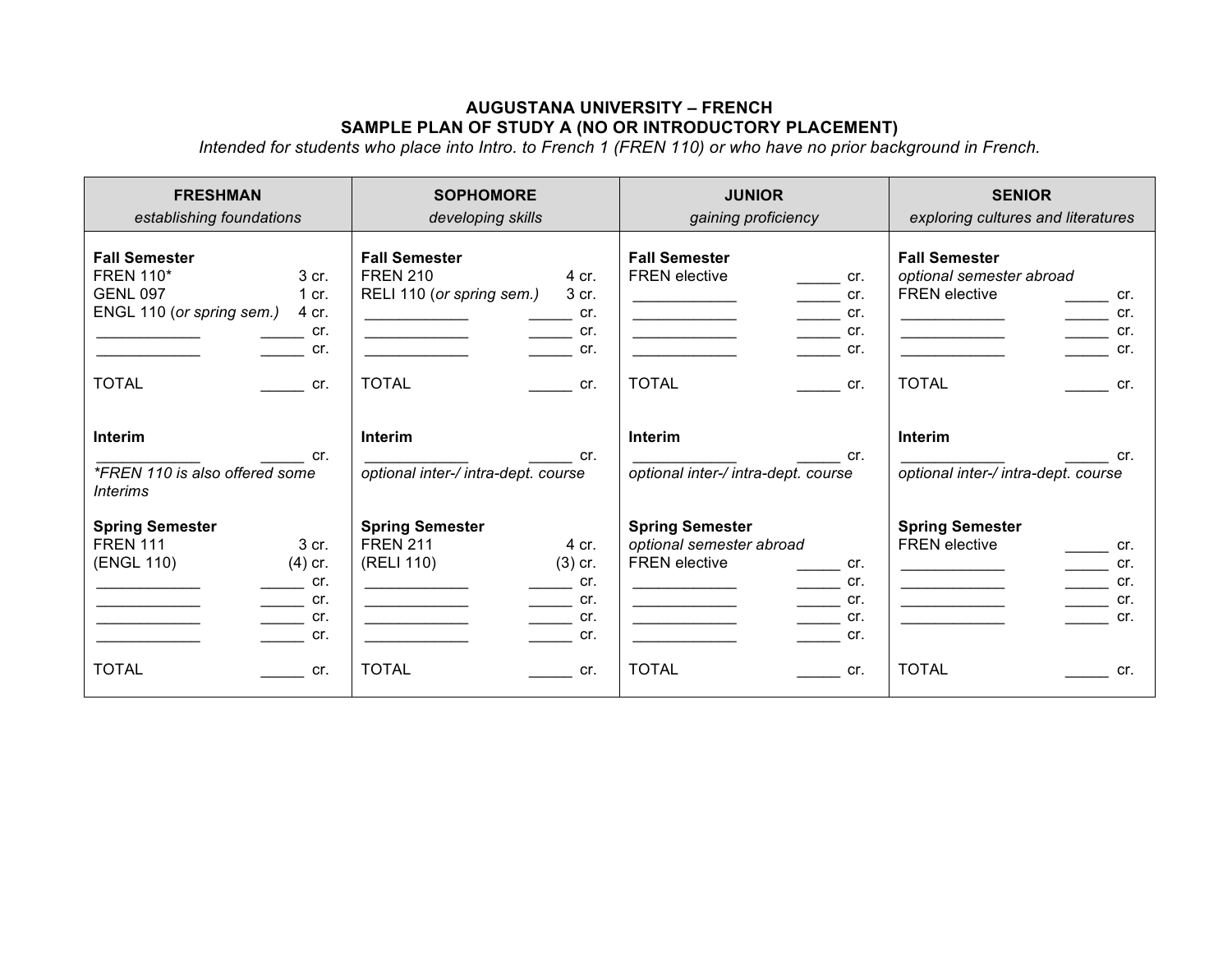## **AUGUSTANA UNIVERSITY – FRENCH SAMPLE PLAN OF STUDY B (INTERMEDIATE PLACEMENT)**

*Intended for students who place into Intermediate French 1 (FREN 210), who have taken at least 3 years of high school French, or who achieve a score of 3 on the French Advanced Placement (AP) exam.*

| <b>FRESHMAN</b><br>reviewing and developing skills                                                                                                                                                                                                                   | <b>SOPHOMORE</b><br>gaining proficiency                                                                                                                                                                                                                                                                                                                                 | <b>JUNIOR</b><br>exploring cultures and literatures                                                                                                                                                                                                                                                          | <b>SENIOR</b><br>enhancing proficiencies                                                                                                                                                                                                                                                                                                                                      |
|----------------------------------------------------------------------------------------------------------------------------------------------------------------------------------------------------------------------------------------------------------------------|-------------------------------------------------------------------------------------------------------------------------------------------------------------------------------------------------------------------------------------------------------------------------------------------------------------------------------------------------------------------------|--------------------------------------------------------------------------------------------------------------------------------------------------------------------------------------------------------------------------------------------------------------------------------------------------------------|-------------------------------------------------------------------------------------------------------------------------------------------------------------------------------------------------------------------------------------------------------------------------------------------------------------------------------------------------------------------------------|
| <b>Fall Semester</b><br><b>FREN 210</b><br>4 cr.<br><b>GENL 097</b><br>1 cr.<br>ENGL 110 (or spring sem.)<br>4 cr.<br>$\equiv$ cr.<br>$\frac{1}{\sqrt{1-\frac{1}{2}}}\text{cr.}$<br>$\mathsf{cr}$ .<br><b>TOTAL</b><br>$\mathsf{cr}$ .<br>Interim<br>$\mathsf{cr}$ . | <b>Fall Semester</b><br><b>FREN</b> elective<br>cr.<br>3 cr.<br>RELI 110 (or spring sem.)<br>cr.<br>$\rule{1em}{0.15mm}$ cr.<br><u> 1989 - Johann Barbara, martin a</u><br>$\frac{1}{2}$<br>cr.<br><b>Cr.</b><br><b>TOTAL</b><br>$\mathsf{cr}$ .<br>Interim<br>cr.<br>optional inter-/ intra-dept. course                                                               | <b>Fall Semester</b><br>optional semester or year abroad<br><b>FREN</b> elective<br><b>Cr.</b><br>cr.<br>$\overline{\phantom{a}}$<br>$\frac{c}{\sqrt{c}}$ cr.<br>$\mathsf{cr}$ .<br><b>TOTAL</b><br>$\mathsf{cr}$ .<br>Interim<br>cr.<br>optional inter-/ intra-dept. course                                 | <b>Fall Semester</b><br>optional semester abroad<br><b>FREN</b> elective<br>cr.<br>cr.<br>$\mathcal{L}^{\text{max}}$<br>$\frac{1}{\sqrt{1-\frac{1}{2}}}\left( \frac{1}{\sqrt{1-\frac{1}{2}}}\right) ^{2}$<br>cr.<br><u>experience</u> and the state of the state of<br>cr.<br>cr.<br><b>TOTAL</b><br>$\mathsf{cr}$ .<br>Interim<br>cr.<br>optional inter-/ intra-dept. course |
| <b>Spring Semester</b><br><b>FREN 211</b><br>4 cr.<br>(ENGL 110)<br>$(4)$ cr.<br>$\rule{1em}{0.15mm}$ cr.<br>$\overline{\phantom{a}}$ cr.<br>$\overline{\phantom{a}}$ cr.<br>cr.<br><b>TOTAL</b><br>$\overline{\phantom{a}}$ or.                                     | <b>Spring Semester</b><br><b>FREN</b> elective<br>cr.<br>$(3)$ cr.<br>(RELI 110)<br>cr.<br>$\frac{1}{\sqrt{1-\frac{1}{2}}}\text{cr.}$<br><u> 1999 - Johann Barn, mars and de Branch Barn, mars and de Branch Barn, mars and de Branch Barn, mars and de Br</u><br>$\overline{\phantom{a}}$ cr.<br><u> 1989 - Johann Barbara, martin a</u><br>cr.<br><b>TOTAL</b><br>cr. | <b>Spring Semester</b><br>optional semester abroad<br><b>FREN</b> elective<br>cr.<br>$\rule{1em}{0.15mm}$ cr.<br>$\overline{\phantom{a}}$ cr.<br><u>experience</u> and the contract of the<br>$\overline{\phantom{a}}$ cr.<br><u> 1989 - Johann Barbara, martx</u><br>cr.<br><b>TOTAL</b><br>$\mathsf{cr}$ . | <b>Spring Semester</b><br><b>FREN</b> elective<br>cr.<br>$\frac{1}{\sqrt{1-\frac{1}{2}}}\text{cr.}$<br>$\frac{cr}{\sqrt{cr}}$ cr.<br><u> 1980 - John Harry Harry Harry Harry Harry Harry Harry Harry Harry Harry Harry Harry Harry Harry Harry Harry H</u><br><u> Listen de la componenta</u><br>cr.<br><b>TOTAL</b><br>cr.                                                   |